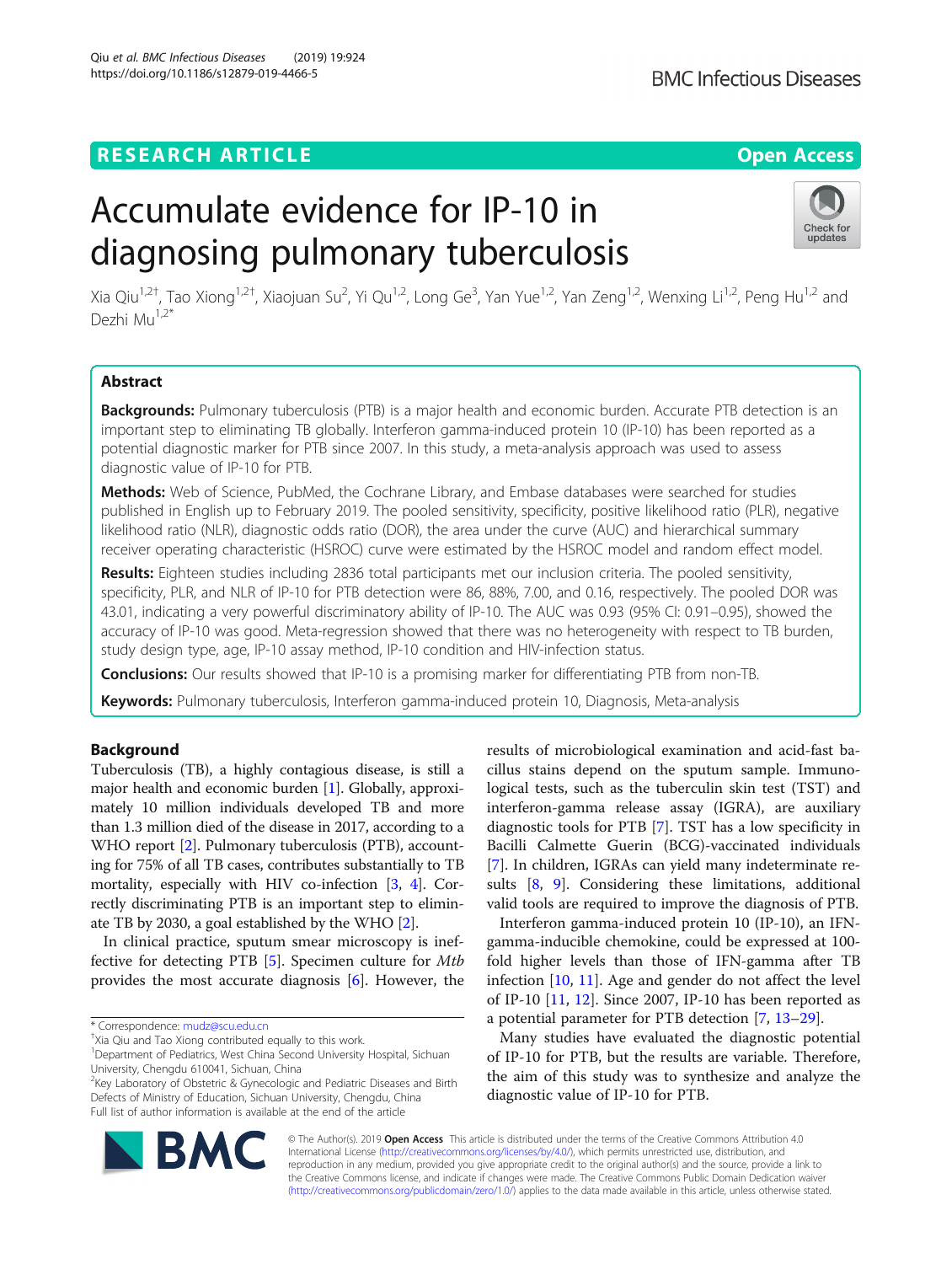### Methods

#### Literature search

This study followed the Preferred Reporting Items for Systematic Reviews and Meta-Analyses Diagnostic Test Accuracy criteria 2018 (PRISMA-DTA 2018) [[30\]](#page-8-0). The Web of Science, PubMed, the Cochrane Library and Embase databases were used to search for relevant English language citations published up to February 2019. Our search terms were "tuberculosis," "pulmonary tuberculosis," "Chemokine CXCL10," and "interferon gammainduced protein 10." Comprehensive literature search strategies were used based on the following combination of MeSH terms, title/abstracts and all fields for these databases (Additional file [1:](#page-7-0) Table S1). Additionally, the reference lists of the applicable studies, relevant research letters, and reviews were manually searched to find other potentially relevant studies.

#### Literature selection

Two investigators independently determined literature eligibility. Studies reporting IP-10 levels for the detection of PTB were included according to the following criteria: (1) reporting on individuals with PTB and non-TB (population); (2) provision of IP-10 in whole blood and plasma as index test; (4) Mtb culture as a gold standard, and other reference standard including pathological examination, microscopy and genexpert MTB/RIF test (WHO recommended)  $[2]$  $[2]$  $[2]$ ; (5) the primary outcomes including diagnostic performance of IP-10 (sensitivity and specificity); (5) randomized controlled trails, prospective and retrospective studies included (study design); (6) more than 10 individuals reported meeting the inclusion criteria. Studies not published in English, other letters (except research letters), conference abstracts, veterinary experiments, reviews and case reports were excluded.

#### Data extraction

The following data were extracted: the first author, year of publication, country, TB high-burden, study design, age, number of participants (patients with PTB and non-TB subjects), TB site, non-TB status, cut-off for index test (IP-10), diagnostic reference standard, method and condition for the IP-10 assay, HIV-infection status, sensitivity, specificity, true positive (TP), false positive (FP), false negative (FN), and true negative (TN) for IP-10. Two investigators independently extracted data from eligible articles, and disagreements were resolved by discussing and reaching a consensus.

## Quality assessment

According to the Cochrane Collaboration, two investigators independently reviewed the methodological quality of eligible articles by Quality Assessment of Diagnostic Accuracy Studies tool-2 (QUADAS-2) [[31](#page-8-0), [32](#page-8-0)]. Disagreements were resolved by consensus. Revman (version 5.3) was used to perform the quality assessment.

#### Data analysis

Excel was used to construct a two-by-two table, including TP, FP, FN, and TN for patients with PTB. Stata (version 14.0) was used to perform the data analysis. The index test had different optimal cut-offs. According to the recommendation of Cochrane Collaboration, the hierarchical summary receiver operating characteristic (HSROC) model by Rutter et al. was utilized when the index test was assessed by applying various thresholds [\[32,](#page-8-0) [33\]](#page-8-0). The HSROC curve was computed with the "metandi" command [[34](#page-8-0)]. Prediction region presented possible point of sensitivity and specificity in the HSROC curve. The summary point showed the pooled sensitivity and specificity under the optimal threshold value. Confidence region reflected the possible summary point.

The main outcomes were the diagnostic performance of IP-10 for detecting PTB by the random effect model, as evaluated by the summary estimates of sensitivity, specificity, positive likelihood ratio (PLR), negative likelihood ratio (NLR), diagnostic odds ratio (DOR), and the area under the curve (AUC). Sensitivity, reflecting the ability of index test to detect patients, calculated by "Sensitivity =  $TP/(TP + FN)$ ". Specificity, reflecting the ability of index test to eliminate disease-free, calculated by "Specificity =  $TN/(FP + TN)$ ". PLR, a measure of index test for detection potential for disease, could be calculated by the formula "PLR = Sensitivity/(1-Specificity)". NLR, a measure of index test for detection potential for non-disease, could be calculated by the formula "NLR = (1-Sensitivity)/Specificity". DOR, a measure for overall accuracy of index test, could be calculated by the formula "DOR = (TP/FN)/(FP/TN)". AUC, indicated how the index test was accurate, especially exceeded 0.90. 95% confidence interval (CI) was calculated by wilson method and no correction factor applied.

The  $I^2$  value was not suitable for the quantification of heterogeneity in accuracy studies [\[35\]](#page-8-0). Thus, to explore potential sources of heterogeneity, we used a meta-regression analysis with the "midas" command. The intercept was zero. Seven subgroups were created: TB high-burden country (yes or no), study design type (cohort or not), age (adults or not), IP-10 method (multiplex cytokines assay or ELISA), IP-10 condition (unstimulated or stimulated), and HIV-infection status (yes/some or no).

The Deeks test was used to assess publication bias using the "midas" command [\[36\]](#page-8-0). No publication bias existed when studies evenly distributed on the sides of regression line or P value exceeded 0.05 in Deeks' funnel plot.

The whole process of data analysis was described in Additional file [2](#page-7-0).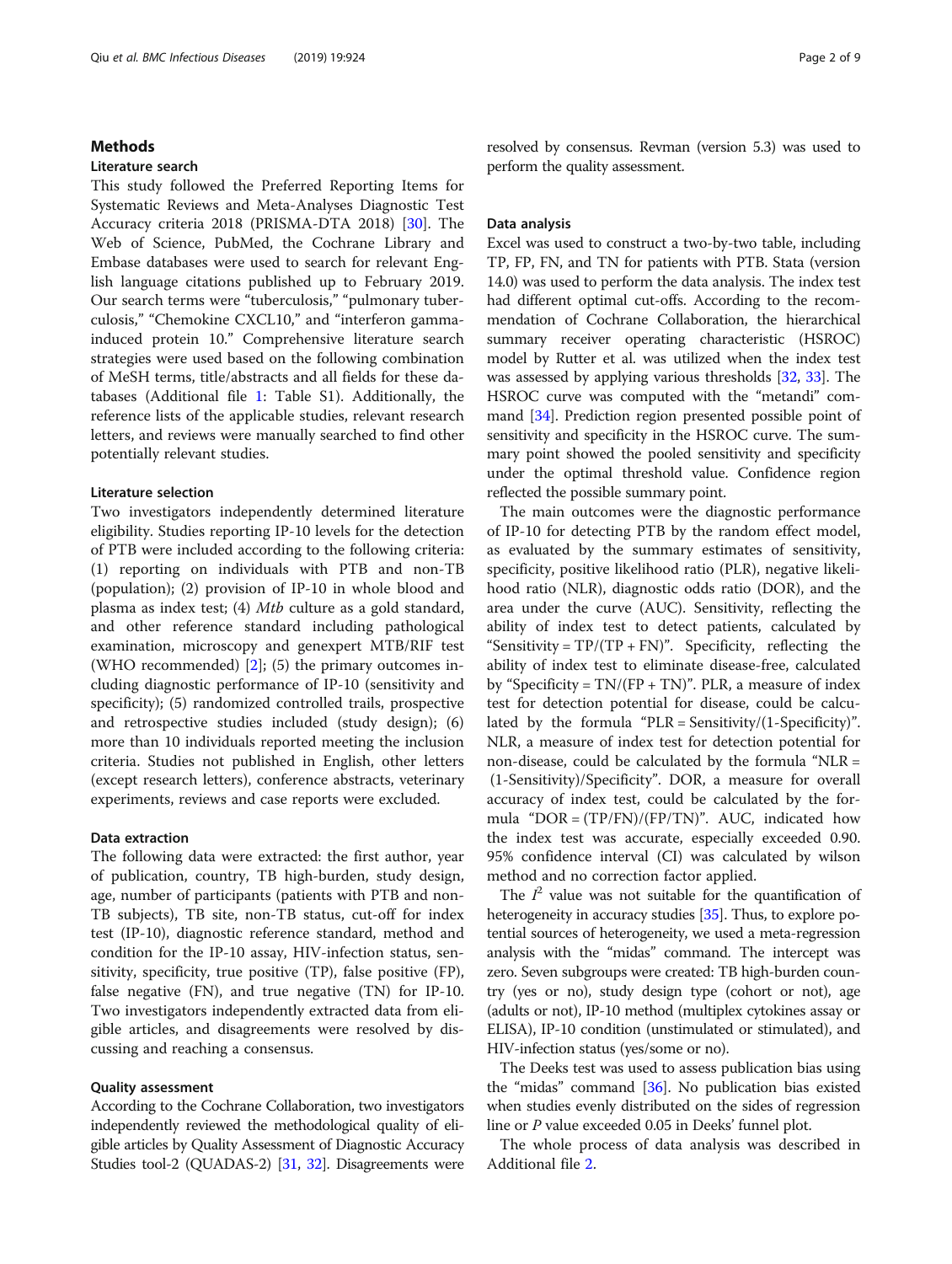## Results

## Search results

In total, 1349 records were identified from our literature searches (Fig. 1). After removing 623 duplicates, we read titles and abstracts and excluded 682 records. An additional 447 records were non-eligible for various reasons (e.g., studies involving leprosy, Crohn's disease, pneumonia, monocyte chemotactic protein-1,

interleukin-12, and interleukin-18), 73 records were animal experiments (mouse, calves, warthogs, etc.), 69 records were reviews, abstracts, and letters, 58 records focused on extra-PTB (pleural TB, TB meningitis, osteoarticular TB, etc.), and 5 records were non-English (Chinese, Russian, Polish, etc.). Then, we reviewed the full texts of 44 articles. Ultimately, 18 articles were included in this study.

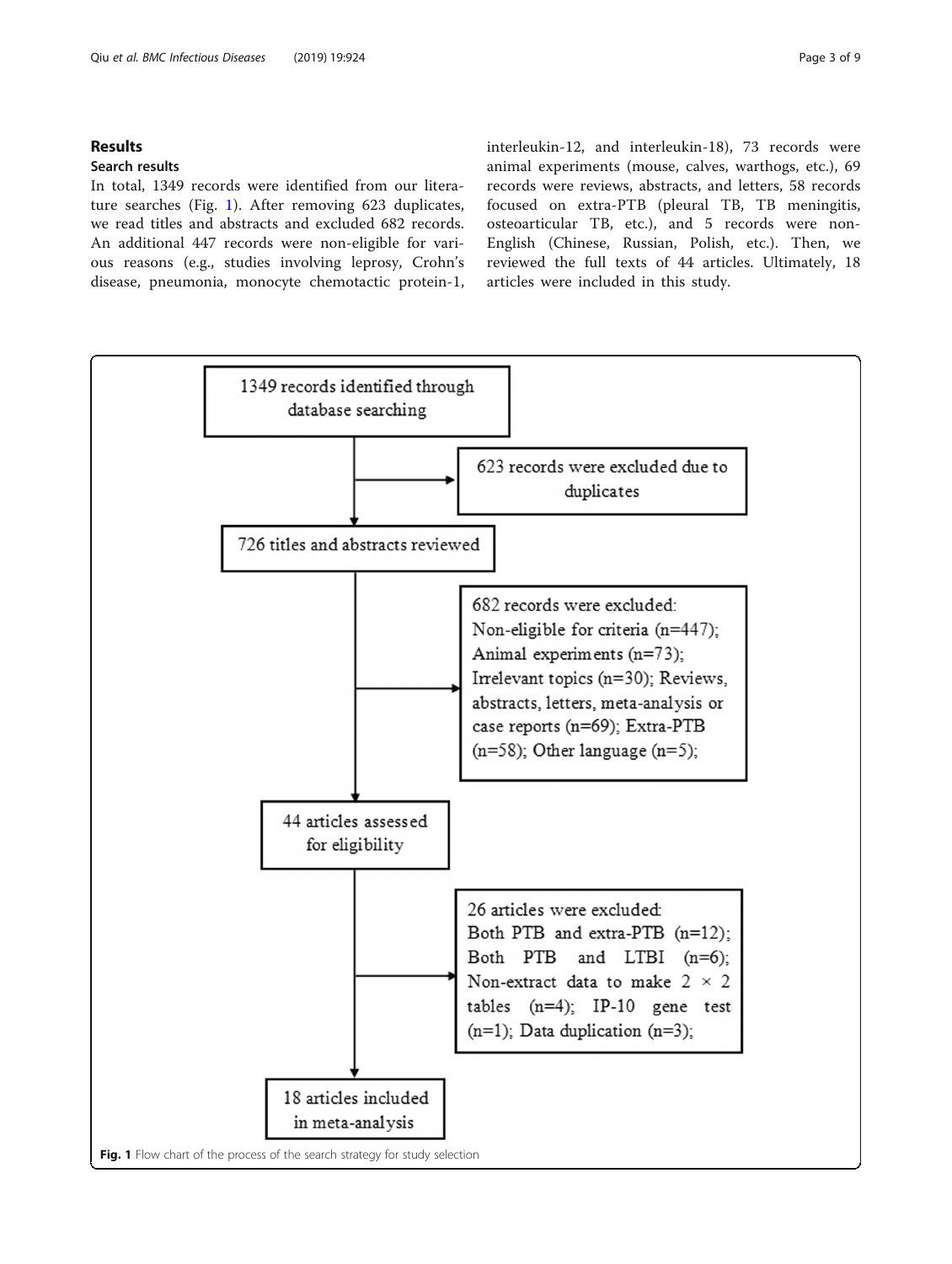<span id="page-3-0"></span>

| Table 1 The main characteristics of included studies               |      |                   |                           |                                                                                                                                                                                                                                                                              |                          |                           |                                |                                                           |                        |                                               |
|--------------------------------------------------------------------|------|-------------------|---------------------------|------------------------------------------------------------------------------------------------------------------------------------------------------------------------------------------------------------------------------------------------------------------------------|--------------------------|---------------------------|--------------------------------|-----------------------------------------------------------|------------------------|-----------------------------------------------|
| Author                                                             | Year | Country           | TB high-burden<br>country | Study design                                                                                                                                                                                                                                                                 | Age                      | participants<br>Number of | site<br>$\widehat{\mathbb{P}}$ | Non-TB status                                             | IP-10 cut-off          | Reference<br>standard                         |
| $Z$ hao Y $[7]$                                                    | 2018 | China             | yes                       | prospective cohort                                                                                                                                                                                                                                                           | and<br>children<br>adult | $\triangleq$              | PTB                            | healthy controls                                          | not report             | $\infty$<br>∢                                 |
| $Z$ hao Y [7]                                                      | 2018 | China             | yes                       | prospective cohort                                                                                                                                                                                                                                                           | children and<br>adult    | 242                       | PTB                            | healthy controls                                          | not report             | $\infty$<br>₹                                 |
| $Z$ hao Y $ Z $                                                    | 2018 | China             | yes                       | prospective cohort                                                                                                                                                                                                                                                           | children and<br>adult    | 174                       | PTB                            | healthy controls                                          | not report             | $\infty$<br>∢                                 |
| Blauenfeldt T [13]                                                 | 2016 | Denmark           | $\mathop{\mathsf{S}}$     | prospective cohort                                                                                                                                                                                                                                                           | adult                    | 225                       | PTB                            | healthy controls                                          | 2300 pg/ml             | $\infty$                                      |
| Jacobs R [14]                                                      | 2016 | South Africa      | yes                       | prospective cohort                                                                                                                                                                                                                                                           | adult                    | 55                        | PTB                            | (other respiratory<br>non-TB controls<br>diseases)        | $> 746.6$ pg/ml        | $\infty$                                      |
| Lee K [15]                                                         | 2015 | Republic of Korea | S                         | cross-sectional                                                                                                                                                                                                                                                              | adut                     | 457                       | PTB                            | healthy controls                                          | 68.5 pg/ml             | $\prec$                                       |
| Azab NY [16]                                                       | 2013 | Egypt             | $\mathop{\mathsf{S}}$     | prospective cohort                                                                                                                                                                                                                                                           | adult                    | $\infty$                  | PTB                            | healthy controls                                          | not report             | $\infty$                                      |
| Wang X [17]                                                        | 2012 | China             | yes                       | cross-sectional                                                                                                                                                                                                                                                              | adult                    | 334                       | PTB                            | healthy controls                                          | 589 pg/ml              | B/C<br>$\prec$                                |
| Hong JY [18]                                                       | 2012 | Republic of Korea | $\mathop{\rm e}\nolimits$ | cross-sectional                                                                                                                                                                                                                                                              | adult                    | 78                        | PTB                            | healthy controls                                          | 2811/119.5 pg/ml       | $\infty$<br>₹                                 |
| Kabeer BSA [19]                                                    | 2012 | India             | yes                       | retrospective case control                                                                                                                                                                                                                                                   | adult                    | 277                       | PTB                            | healthy controls                                          | not report             | $\bf \infty$<br>$\prec$                       |
| Luo J [20]                                                         | 2018 | China             | yes                       | prospective cohort                                                                                                                                                                                                                                                           | adult                    | 100                       | PTB                            | healthy controls                                          | 631.4 pg/ml            | $\, \underline{\circ}$<br>∢                   |
| Manna MPL [21]                                                     | 2018 | ltaly             | $\epsilon$                | retrospective cohort                                                                                                                                                                                                                                                         | children and<br>adult    | $\overline{4}$            | PTB                            | pulmonary infections)<br>non-TB controls<br>(other non-TB | 657 pg/ml<br>$\wedge$  | $\bigcirc$<br>$\prec$                         |
| Balcells ME [22]                                                   | 2018 | Chile             | S                         | prospective cohort                                                                                                                                                                                                                                                           | children and<br>adult    | 5                         | PTB                            | household contacts<br>$QFT-$                              | 42.6 pg/ml<br>$\wedge$ | $\, \underline{\circ}$<br>∢                   |
| Nonghanphithak D [23]                                              | 2017 | Thailand          | yes                       | prospective cohort                                                                                                                                                                                                                                                           | adult                    | $\sqrt{8}$                | PTB                            | healthy controls                                          | 6319, 2372, 6964 pg/ml | $\supset$<br>$\vec{p}$<br>$\prec$             |
| Biraro IA [24]                                                     | 2015 | Uganda            | yes                       | prospective cohort                                                                                                                                                                                                                                                           | children and<br>adult    | 168                       | PTB                            | household contacts<br>$(TST$ and $QFT$ -)                 | 4858 pg/ml, 0.47       | ⋖                                             |
| Wergeland   [25]                                                   | 2015 | Norway            | <b>DO</b>                 | prospective cohort                                                                                                                                                                                                                                                           | adult                    | 58                        | PTB                            | non-TB controls<br>(HIV-infected)                         | 2532 pg/ml             | $\bf \infty$<br>₹                             |
| Petrone L [26]                                                     | 2015 | Uganda            | yes                       | prospective cohort                                                                                                                                                                                                                                                           | children                 | 52                        | PTB                            | healthy controls                                          | 209.1 pg/ml            | $\bf \infty$<br>∢                             |
| Latorre   [27]                                                     | 2014 | Spain             | S                         | retrospective cohort                                                                                                                                                                                                                                                         | children                 | 149                       | PTB                            | healthy controls                                          | 2400 pg/ml             | $\prec$                                       |
| Wang S [28]                                                        | 2012 | China             | yes                       | cross-sectional                                                                                                                                                                                                                                                              | children and<br>adult    | 142                       | PTB                            | healthy controls                                          | 451.3 pg/ml            | $\scriptstyle\mathrel{\mathsf{m}}$<br>$\prec$ |
| Jeong YH [29]                                                      | 2015 | Republic of Korea | <b>DO</b>                 | cross-sectional                                                                                                                                                                                                                                                              | adult                    | 59                        | PTB                            | healthy controls                                          | 0.7906                 | $\lambda$ C                                   |
| cultures, B Sputum smear microscopy and/or acid-fast bacilli (AFB) |      |                   |                           | Abbreviations: 7B Tuberculosis, PTB Pulmonary tuberculosis, OF7 QuantiFERON-TB gold test, TST Tuberculin skin test, HIV Human immunodeficiency virus, IP-10 Interferon gamma-induced protein 10, A MTB positive<br>positive, C Pathological examination, D Genexpert MTB/RIF |                          |                           |                                |                                                           |                        |                                               |
|                                                                    |      |                   |                           |                                                                                                                                                                                                                                                                              |                          |                           |                                |                                                           |                        |                                               |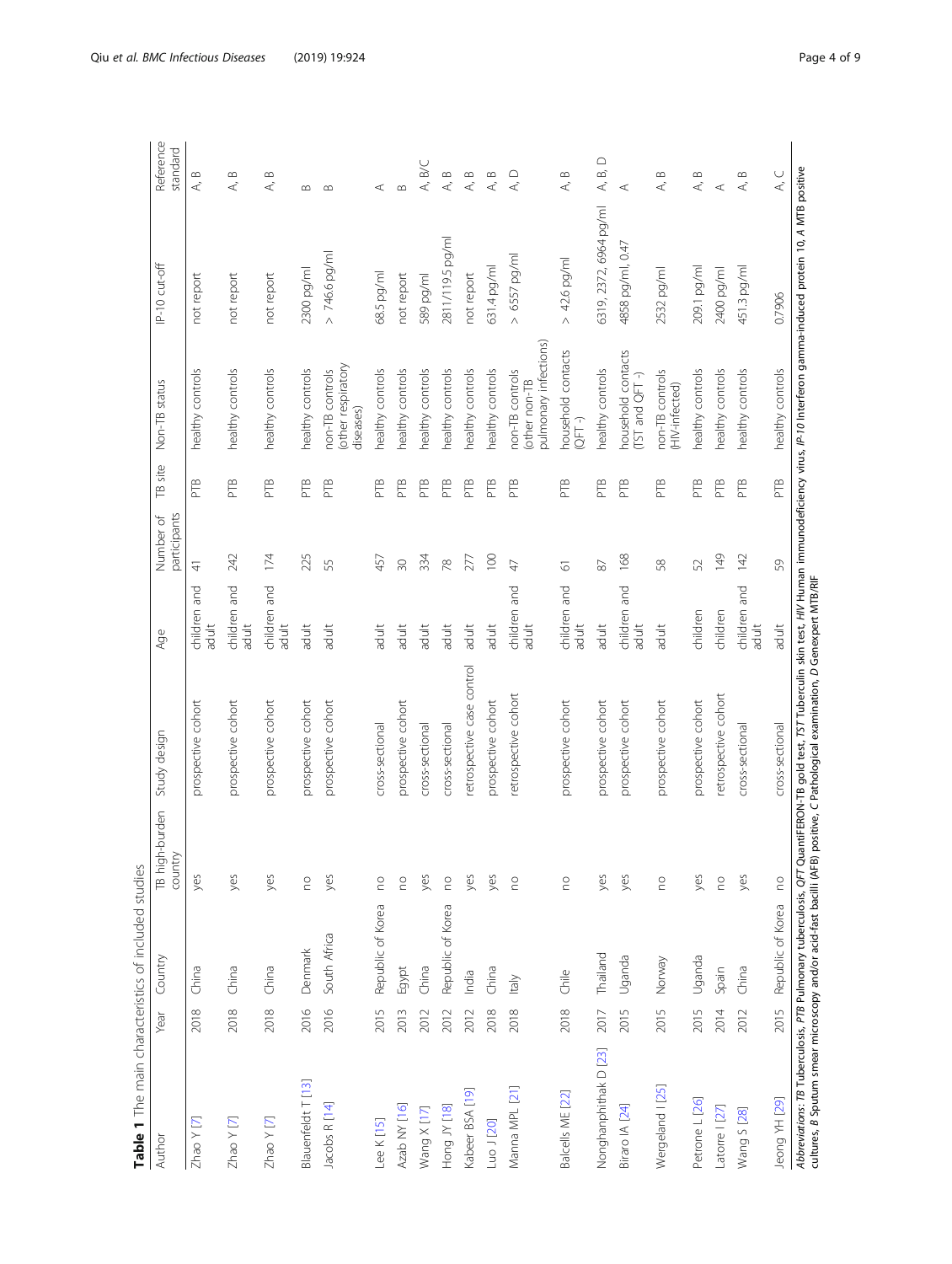The main characteristics of the 18 articles, comprising 24 trials, are listed in Tables [1](#page-3-0) and 2 [[7,](#page-7-0) [13](#page-7-0)–[29\]](#page-8-0). In total, 2836 participants were involved. The year of publication ranged from 2012 to 2018. Nine (50%) studies were from TB high-burden countries (China, South Africa, India, Thailand, and Uganda), and nine (50%) studies were from TB low-burden countries, according to WHO [\[2](#page-7-0)]. Study design, TB site, non-TB status, IP-10 cut-off, and reference standards are summarized in Table [1](#page-3-0). IP-10 method, condition, HIV-infection status, cut-off values, sensitivity, specificity, TP, FP, FN, and TN of IP-10 for each trial are shown in Table 2.

| Table 2 Baseline data of included studies |  |  |
|-------------------------------------------|--|--|
|-------------------------------------------|--|--|

The QUADAS-2 tool reflects the methodological quality of included articles (Additional file [3:](#page-7-0) Figure S1). Patient selection bias was unclear for five studies; one study used a case-control design [\[19\]](#page-7-0) and four studies did not report the time and consecutiveness of patient enrolment [\[17](#page-7-0), [21](#page-8-0), [23,](#page-8-0) [27\]](#page-8-0). Additionally, 50% of studies had unclear bias in index tests; in particular, we could not determine whether the results were interpreted in blind conditions [[7](#page-7-0), [18](#page-7-0), [20](#page-8-0), [23](#page-8-0)–[25,](#page-8-0) [27](#page-8-0)–[29](#page-8-0)]. One study had high risk of bias in the reference standard, which was clinical PTB by clinical presentation and radiological confirmation [[16\]](#page-7-0). Flow and timing bias were unclear in three

| Author                     | IP-10 method                 | IP-10 condition                     | HIV-<br>infection | Sensitivity<br>(%) | Specificity<br>(9/6) | TP  | FP              |                | FN TN |
|----------------------------|------------------------------|-------------------------------------|-------------------|--------------------|----------------------|-----|-----------------|----------------|-------|
| Zhao Y [7]                 | multiplex cytokines<br>assay | unstimulated                        | no                | 90.9               | 100                  | 30  | $\circ$         | $\overline{3}$ | 8     |
| Zhao Y [7]                 | two cytokines assay          | unstimulated                        | no                | 90.14              | 86.21                | 192 | $\overline{4}$  | 21             | 25    |
| Zhao Y [7]                 | two cytokines assay          | unstimulated                        | no                | 60.45              | 100                  | 81  | $\mathbf{0}$    | 53             | 40    |
| Blauenfeldt T [13]         | ELISA                        | stimulated (TB Aq)                  | some              | 82                 | 97                   | 53  | 5               | 12             | 155   |
| Jacobs R [14]              | multiplex cytokines<br>assay | unstimulated                        | some              | 86                 | 73                   | 19  | 9               | 3              | 24    |
| Lee K [15]                 | <b>ELISA</b>                 | unstimulated                        | no                | 70.1               | 88.3                 | 141 | 30              | 60             | 226   |
| Azab NY [16]               | <b>ELISA</b>                 | stimulated (TB Aq)                  | no                | 100                | 60                   | 10  | 8               | $\mathbf 0$    | 12    |
| Wang X [17]                | multiplex cytokines<br>assay | stimulated (TB Ag)                  | no                | 86                 | 85.9                 | 153 |                 | 22 25          | 134   |
| Hong JY [18]               | <b>ELISA</b>                 | stimulated (TB Aq)                  | no                | 97.8               | 87.5                 | 45  | $\overline{4}$  | $\overline{1}$ | 28    |
| Hong JY [18]               | <b>ELISA</b>                 | unstimulated                        | no                | 87.5               | 90.5                 | 21  | $\overline{2}$  | 3              | 19    |
| Kabeer BSA [19]            | <b>ELISA</b>                 | stimulated (TB Aq)                  | no                | 91.4               | 48                   | 160 |                 | 52 15          | 48    |
| Luo $J$ [20]               | multiplex cytokine assay     | unstimulated                        | no                | 86                 | 57.14                | 43  | 21 7            |                | 28    |
| Manna MPL [21]             | multiplex cytokine assay     | stimulated (TB Ag-nil)              | no                | 80.77              | 85                   | 21  | 3               | 5              | 17    |
| Balcells ME [22]           | multiplex cytokine assay     | stimulated (TB Ag-nil)              | no                | 44.1               | 88.9                 | 15  | 3               | 19             | 24    |
| Nonghanphithak D<br>$[23]$ | <b>ELISA</b>                 | stimulated (TB Aq)                  | no                | 79.2               | 87.2                 | 38  | 5               | 10             | - 34  |
| Nonghanphithak D<br>$[23]$ | ELISA                        | unstimulated                        | no                | 95.8               | 94.9                 | 46  | 2               | $\overline{2}$ | 37    |
| Nonghanphithak D<br>$[23]$ | ELISA                        | stimulated (TB Ag-nil)              | no                | 58.3               | 97.4                 | 28  | $\mathbf{1}$    | 20             | 38    |
| Biraro IA [24]             | <b>ELISA</b>                 | stimulated (TB Aq)                  | some              | 83.3               | 84.9                 | 85  | 10 <sup>°</sup> | -17            | 56    |
| Biraro IA [24]             | <b>ELISA</b>                 | stimulated (TB Ag/mitogen<br>ratio) | some              | 96.7               | 78.7                 | 99  | $14 \quad 3$    |                | 52    |
| Wergeland I [25]           | multiplex cytokines<br>assay | unstimulated                        | yes               | 100                | 92.3                 | 6   | $\overline{4}$  | $\mathbf{0}$   | 48    |
| Petrone L [26]             | <b>ELISA</b>                 | unstimulated                        | no                | 79                 | 93.9                 | 15  | $\overline{2}$  | $\overline{4}$ | 31    |
| Latorre   [27]             | <b>ELISA</b>                 | stimulated (TB Aq)                  | no                | 66.7               | 76.7                 | 8   | 32 4            |                | 105   |
| Wang S [28]                | ELISA                        | stimulated (TB Ag)                  | no                | 89.4               | 81.6                 | 59  | $14-7$          |                | 62    |
| Jeong YH [29]              | multiplex cytokines<br>assay | stimulated (TB Ag/mitogen<br>ratio) | no                | 93.9               | 100                  | 31  | $\Omega$        | $\overline{2}$ | 26    |

Abbreviations: IP-10 Interferon gamma-induced protein 10, ELISA Enzyme-linked immuno sorbent assay, TB Ag M. tuberculosis-specific antigens, TB Ag-nil MTBspecific antigen stimulated minus unstimulated levels, TP True positive, FP False positive, FN False negative, TN True negative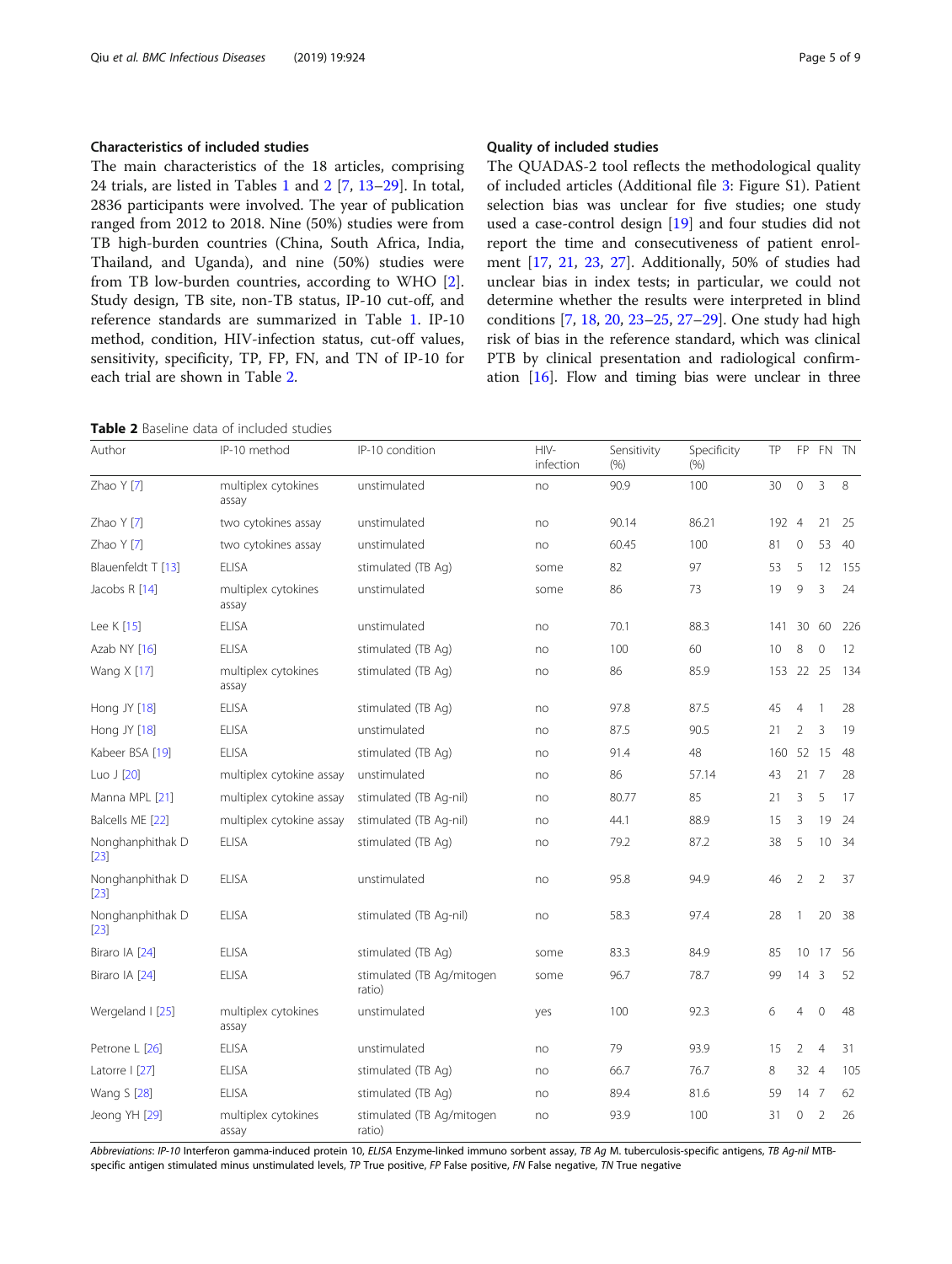studies, in which patients were lost in the analysis [[19](#page-7-0)–[21](#page-8-0)]. The applicability concerns were generally low.

#### Summary statistics

A total of 2836 participants, comprising 3219 blood samples were included. The sensitivity for IP-10 was 0.86 (95% CI: 0.80–0.90) and the specificity was 0.88 (95% CI: 0.82–0.92). The pooled PLR was 7.00 (95% CI: 4.76–10.30), and the pooled NLR was 0.16 (95% CI: 0.12–0.23). The pooled DOR was 43.01 (95% CI: 25.80– 71.69), indicating that the discriminatory effect of IP-10 was good. The AUC was 0.93 (95% CI: 0.91–0.95), showed the accuracy of IP-10 was good. Figure 2 shows the HSROC curves for IP-10, under the optimal threshold value, the pooled sensitivity and specificity were 0.86 and 0.88, respectively.

#### Heterogeneity

As shown in Table [3](#page-6-0), heterogeneity was assessed by a meta-regression analysis. Heterogeneity was not detected with respect to TB high-burden versus TB low-burden countries ( $P = 0.83$ ), cohort versus other study design types ( $P = 0.55$ ), adults versus children (with or without adults) ( $P = 0.59$ ), multiplex cytokine assay versus ELISA to detect IP-10 ( $P = 0.73$ ), IP-10 stimulation or not ( $P =$ 0.72), and HIV infection or not  $(P = 0.53)$ .

## Publication bias

Deeks' funnel plot showed no statistical significance  $(P = 0.20)$ , indicating no striking publication bias in this study (Additional file [4](#page-7-0): Figure S2).

## **Discussion**

PTB is still a major cause of death worldwide, especially in immunocompromised individuals and children younger than 5 years [\[37,](#page-8-0) [38](#page-8-0)]. The accurate detection and timely treatment of PTB are important components of the "End TB Strategy" globally [\[39](#page-8-0)]. Currently, methods for detecting PTB depend on the region, BCGvaccinated status, HIV status, etc. The search for new markers for the auxiliary diagnosis of PTB is ongoing.

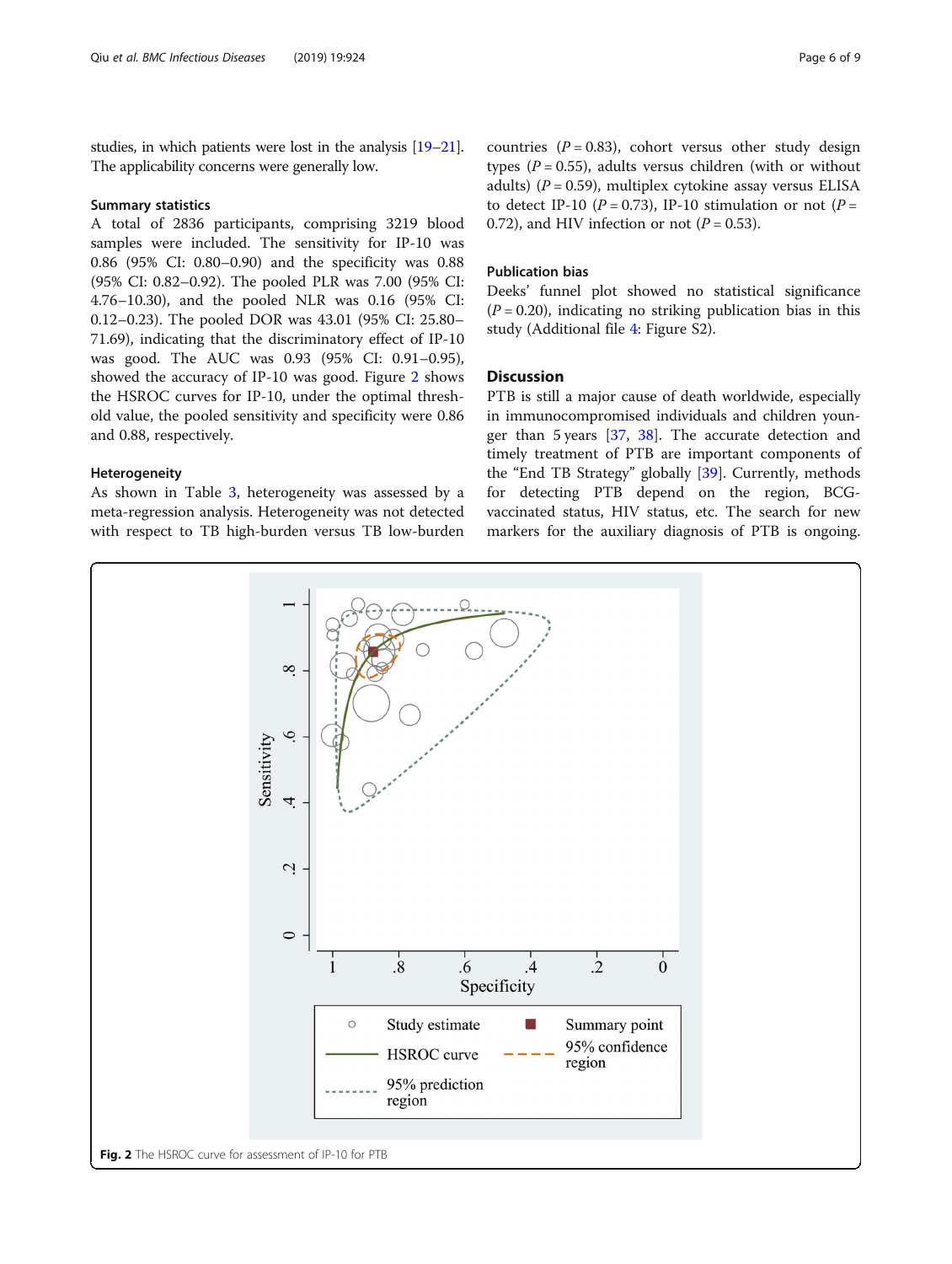#### <span id="page-6-0"></span>Table 3 Heterogeneity assessment

| Covariate                        | <b>Studies</b> | Sensitivity<br>(95%)   | Specificity<br>(95%)   | P Value<br>(Bivariate<br>Model) |
|----------------------------------|----------------|------------------------|------------------------|---------------------------------|
|                                  |                | TB high-burden country |                        |                                 |
| Yes                              | 14             | $0.86(0.81 - 0.92)$    | $0.86(0.80 - 0.93)$    | 0.83                            |
| No                               | 10             | $0.85(0.76 - 0.93)$    | $0.89(0.83 - 0.96)$    |                                 |
|                                  |                | Design type            |                        |                                 |
| Cohort                           | 17             | $0.84(0.78 - 0.90)$    | $0.89(0.83 - 0.94)$    | 0.55                            |
| Cross-sectional/<br>case-control | 7              | $0.89(0.82 - 0.96)$    | $0.85(0.75 - 0.95)$    |                                 |
|                                  |                | Age                    |                        |                                 |
| Adults                           | 14             | $0.88$ $(0.82 - 0.94)$ | $0.87$ (0.80-0.93)     | 0.59                            |
| Children and<br>adults/children  | 10             | $0.83(0.74 - 0.91)$    | $0.89(0.82 - 0.96)$    |                                 |
|                                  |                | IP-10 method           |                        |                                 |
| Multiplex<br>cytokines assay     | 10             | $0.84(0.75-0.92)$      | $0.89(0.82 - 0.96)$    | 0.73                            |
| FI ISA                           | 14             | $0.87(0.81 - 0.93)$    | $0.87(0.80 - 0.93)$    |                                 |
|                                  |                | IP-10 condition        |                        |                                 |
| Stimulated                       | 14             | $0.86$ (0.80-0.92)     | $0.86(0.79 - 0.93)$    | 0.72                            |
| Unstimulated                     | 10             | $0.86(0.78 - 0.93)$    | $0.90(0.83 - 0.96)$    |                                 |
|                                  |                | HIV-infected           |                        |                                 |
| Yes/some                         | 5              | $0.90(0.82 - 0.98)$    | $0.88$ $(0.79 - 0.98)$ | 0.53                            |
| No                               | 19             | $0.84(0.79 - 0.90)$    | $0.87(0.82 - 0.93)$    |                                 |

Several studies have shown that IP-10 is a promising marker for PTB detection [\[7](#page-7-0), [13](#page-7-0)–[29\]](#page-8-0).

In 2014, Guo et al. published a meta-analysis of studies of IP-10 for diagnosing TB [\[40](#page-8-0)]. The diagnostic performance of IP-10 was moderate. In this study, both PTB and extra-PTB individuals were included, and plasma and pleural effusion samples were included. However, the diagnostic standards for PTB and extra-PTB were different. Pleural effusion detection is more traumatic than the use of peripheral venous blood.

Considering these limitations, we performed a metaanalysis to evaluate the overall diagnostic performance of blood IP-10 as a potential biomarker for detecting PTB. We found that IP-10 could be a valuable detection tool (sensitivity: 86%, specificity: 88%). The PLR (7.00>1.00) suggested that IP-10 had good detection potential for PTB. The NLR (0.16<1.00) indicated that IP-10 distinguished non-TB individuals well. The DOR (43.01) indicated a good overall performance of IP-10 in discriminating between PTB and non-TB.

The TST and IGRA, as immunodiagnostic tests, are recommended for the auxiliary diagnosis of PTB by the WHO [\[2](#page-7-0)]. The TST could show cross-reactivity in BCGvaccinated individuals. However, IP-10 is less influenced by BCG vaccination [\[7\]](#page-7-0). Ruhwald et al. reported that IP-10 has a much higher sensitivity (92.5%) when compared to the TST (73.9%), and suggested that IP-10 is an alternative biomarker of TST [[41](#page-8-0)]. The recently developed IGRA can overcome some limitations of TST. However, it lacks power when applied to children and individuals coinfected with HIV [\[9,](#page-7-0) [14\]](#page-7-0). IP-10 could be produced at a high level in these populations [\[42](#page-8-0), [43\]](#page-8-0). Vanini et al. showed that the sensitivity is 66.7% for IP-10-based test and 52.4% for the IGRA in HIV-infected individuals [\[44\]](#page-8-0).

In bivariate analyses, TB-burden country, study design, age, IP-10 detection method, assay conditions, and HIV infection status were not significant sources of heterogeneity. We also found that the diagnostic performance of IP-10 was similar in multiplex cytokine assays and ELISA (sensitivity: 84% vs. 87%, specificity: 89% vs. 87%). These two methods were comparable with respect to reliability and reproducibility [[20](#page-8-0)]. Considering the cost, ELISA is preferred over multiplex cytokine assays. Stimulated and unstimulated IP-10 had similar diagnostic accuracies for PTB, suggesting that IP-10 could be detected in both conditions. IP-10 had a higher diagnostic potential in HIV-infected individuals, consistent with previous findings [[45](#page-8-0)].

Certainly, our meta-analysis had several limitations. First, we enrolled studies which had various cut-offs of IP-10 assays. In most situations, the investigators of included studies might choose the different cut-offs according to their aims. Second, IP-10 assays are usually performed in combination with conventional tests, but we did not address the reliability and incremental benefit of adding IP-10 to other tests. Third, some studies included patients with PTB after treatment while others did not. Furthermore, the severity and extent of PTB might vary. These factors might influence the diagnostic potential of IP-10. Fourth, heterogeneity could not be ignored. Although the TBburden country, design type, age, IP-10 method, IP-10 condition and HIV-infection status were not significant sources of heterogeneity in this meta-regression analysis ( $P > 0.05$ ), they could also increase the heterogeneity and reduce the generalizability of the overall performance of IP-10. Furthermore, intercurrent diseases (diabetes mellitus and malignancy) in the included studies might influence heterogeneity.

Despite the low probability of publication bias, it was a concern. Based on the linguistic abilities of our team, only studies written in English were included. The true potential of IP-10 for discriminating PTB from non-TB might be lower than we reported.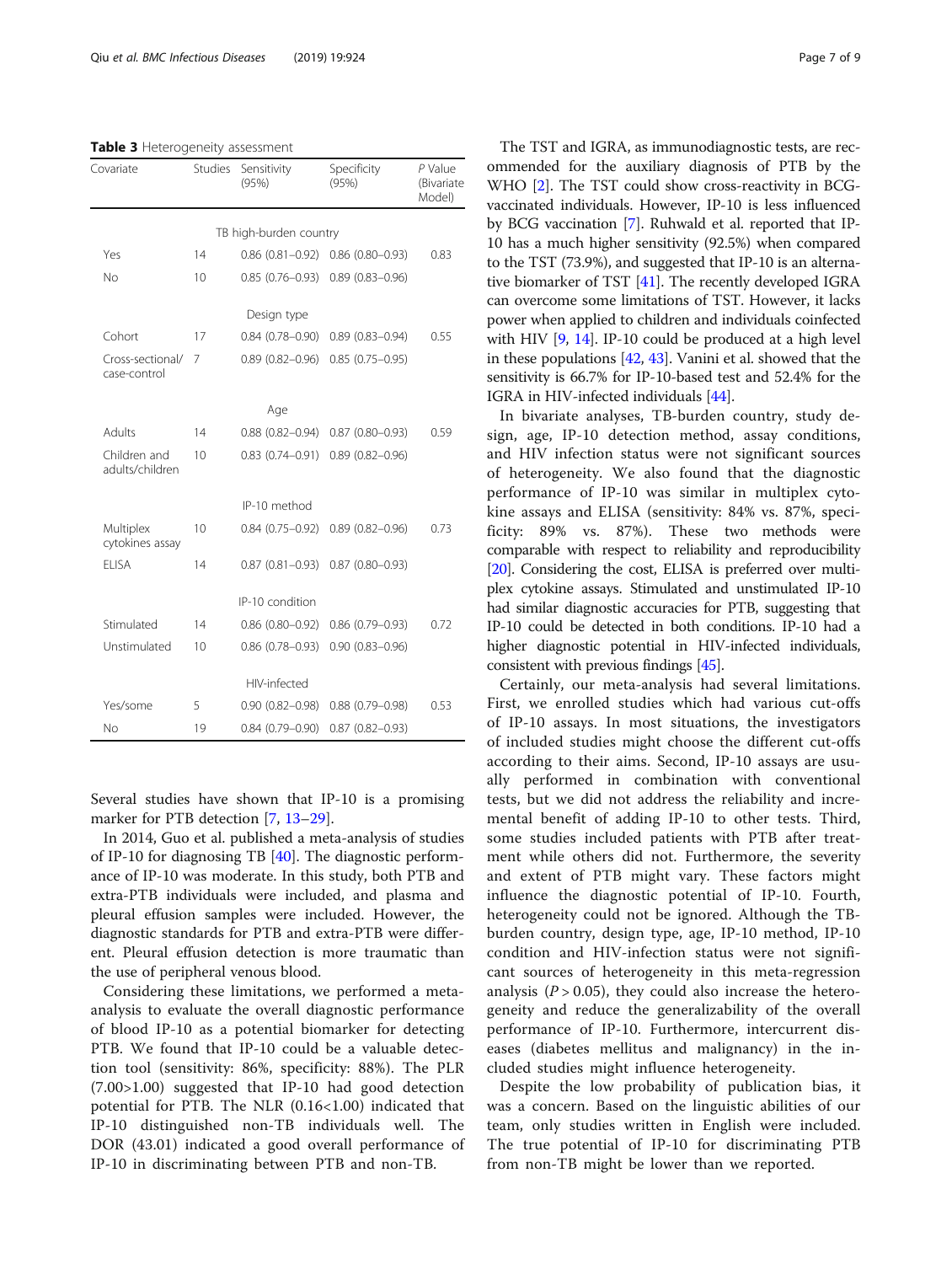## <span id="page-7-0"></span>Conclusions

In conclusion, this meta-analysis shows that IP-10 is a promising and reliable marker for differentiating PTB from non-TB. Updated global TB reports should consider IP-10 as an auxiliary diagnostic method for PTB. Furthermore, large, multi-center, prospective studies are warranted to support our findings.

#### Abbreviations

CI: Confidence interval; DOR: Diagnostic odds ratio; FN: False negative; FP: False positive; HSROC: Hierarchical summary receiver operating characteristic; IP-10: Interferon gamma-induced protein 10; NLR: Negative likelihood ratio; PLR: Positive likelihood ratio; PTB: Pulmonary tuberculosis; QUADAS-2: Quality assessment of diagnostic accuracy studies tool-2; TN: True negative; TP: True positive

#### Authors' contributions

DM had full access to all data in the study and takes responsibility for the integrity of data and accuracy of its analysis. XQ, TX, XS, YQ, LG, YY, YZ, WL, and PH contributed substantially to the study design, data analysis and interpretation, and writing of the manuscript. All authors read and approved the final manuscript.

#### Funding

This work was supported by the National Science Foundation of China (81330016, 81630038, 81771634, 81842011), the National Key R&D Program of China (2017YFA 0104200), the grants from the Ministry of Education of China (IRT0935), the grants from the Science and Technology Bureau of Sichuan Province (2016TD0002), and the grant from the clinical discipline program (Neonatology) from the Ministry of Health of China (1311200003303).

#### Availability of data and materials

The data generated in this study are included in published article and its supplementary information files.

## Ethics approval and consent to participate

Not applicable.

#### Consent for publication

Not applicable.

#### Competing interests

The authors declare that they have no competing interests.

#### Author details

<sup>1</sup>Department of Pediatrics, West China Second University Hospital, Sichuan University, Chengdu 610041, Sichuan, China. <sup>2</sup>Key Laboratory of Obstetric & Gynecologic and Pediatric Diseases and Birth Defects of Ministry of Education, Sichuan University, Chengdu, China. <sup>3</sup>Evidence Based Social Science Research Center, School of Public Health, Lanzhou University, Lanzhou, China.

#### Received: 29 June 2019 Accepted: 12 September 2019 Published online: 30 October 2019

## Supplementary information

Supplementary information accompanies this paper at [https://doi.org/10.](https://doi.org/10.1186/s12879-019-4466-5) [1186/s12879-019-4466-5.](https://doi.org/10.1186/s12879-019-4466-5)

Additional file 1: Table S1. Pubmed, Web of science, Embase and Cochrane library strategies.

Additional file 2. The whole process of data analysis.

Additional file 3: Figure S1. Methodological quality of the included articles.

Additional file 4: Figure S2. Deeks' funnel plot the included articles.

#### Author details

Supplementary information accompanies this paper at [https://doi.org/10.](https://doi.org/10.1186/s12879-019-4466-5) [1186/s12879-019-4466-5.](https://doi.org/10.1186/s12879-019-4466-5) 1 Department of Pediatrics, West China Second University Hospital, Sichuan University, Chengdu 610041, Sichuan, China. <sup>2</sup>Key Laboratory of Obstetric & Gynecologic and Pediatric Diseases and Birth Defects of Ministry of Education, Sichuan University, Chengdu, China. <sup>3</sup> Evidence Based Social Science Research Center, School of Public Health Lanzhou University, Lanzhou, China.

#### Received: 29 June 2019 Accepted: 12 September 2019 Published online: 30 October 2019

#### References

- 1. Lawn SD, Zumla AI. Tuberculosis. Lancet. 2011;378(9785):57–72.
- 2. The World Health Organizations. Global tuberculosis report 2018. Available at: [www.aidsdatahub.org/global-tuberculosis-report-2018-who-2018.](http://www.aidsdatahub.org/global-tuberculosis-report-2018-who-2018)
- 3. Denkinger CM, Schumacher SG, Boehme CC, Dendukuri N, Pai M, Steingart KR. Xpert MTB/RIF assay for the diagnosis of extrapulmonary tuberculosis: a systematic review and meta-analysis. Eur Respir J. 2014;44(2):435–46.
- 4. Ford N, Matteelli A, Shubber Z, Hermans S, Meintjes G, Grinsztejn B, et al. TB as a cause of hospitalization and in-hospital mortality among people living with HIV worldwide: a systematic review and meta-analysis. J Int AIDS Soc. 2016;19(1):20714.
- 5. O'Garra A, Redford PS, McNab FW, Bloom CI, Wilkinson RJ, Berry MP. The immune response in tuberculosis. Annu Rev Immunol. 2013;31:475–527.
- 6. Wallis RS, Pai M, Menzies D, Doherty TM, Walzl G, Perkins MD, et al. Biomarkers and diagnostics for tuberculosis: progress, needs, and translation into practice. Lancet. 2010;375(9729):1920–37.
- 7. Zhao Y, Yang X, Zhang X, Yu Q, Zhao P, Wang J, et al. IP-10 and RANTES as biomarkers for pulmonary tuberculosis diagnosis and monitoring. Tuberculosis. 2018;111:45–53.
- 8. Connell TG, Tebruegge M, Ritz N, Bryant P, Curtis N. The potential danger of a solely interferon-gamma release assay-based approach to testing for latent mycobacterium tuberculosis infection in children. Thorax. 2011;66(3):263–4.
- 9. Haustein T, Ridout DA, Hartley JC, Thaker U, Shingadia D, Klein NJ, et al. The likelihood of an indeterminate test result from a whole-blood interferongamma release assay for the diagnosis of mycobacterium tuberculosis infection in children correlates with age and immune status. Pediatr Infect Dis J. 2009;28(8):669–73.
- 10. Azzurri A, Sow OY, Amedei A, Bah B, Diallo S, Peri G, et al. IFN-gammainducible protein 10 and pentraxin 3 plasma levels are tools for monitoring inflammation and disease activity in mycobacterium tuberculosis infection. Microbes Infect. 2005;7(1):1–8.
- 11. Qiu X, Tang Y, Yue Y, Zeng Y, Li W, Qu Y, et al. Accuracy of interferon-yinduced protein 10 for diagnosing latent tuberculosis infection: a systematic review and meta-analysis. Clin Microbiol Infect. 2019;25(6):667–72.
- 12. Aabye MG, Latorre I, Diaz J, Maldonado J, Mialdea I, Eugen-Olsen J, et al. Dried plasma spots in the diagnosis of tuberculosis: IP-10 release assay on filter paper. Eur Respir J. 2013;42(2):495–503.
- 13. Blauenfeldt T, Wagner D, Aabye M, Heyckendorf J, Lange B, Lange C, et al. Thermostability of IFN-gamma and IP-10 release assays for latent infection with mycobacterium tuberculosis: a TBnet study. Tuberculosis. 2016;98:7–12.
- 14. Jacobs R, Malherbe S, Loxton AG, Stanley K, van der Spuy G, Walzl G, et al. Identification of novel host biomarkers in plasma as candidates for the immunodiagnosis of tuberculosis disease and monitoring of tuberculosis treatment response. Oncotarget. 2016;7(36):57581–92.
- 15. Lee K, Chung W, Jung Y, Kim Y, Park J, Sheen S, et al. CXCR3 ligands as clinical markers for pulmonary tuberculosis. Int J Tuberc Lung Dis. 2015;19(2):191–9.
- 16. Azab NY, Elmahallawy I, Sharara G, Abdel-Atti E. The utility of the interferon gamma-inducible protein-10 (IP-10) level in bronchoalveolar lavage and blood in the diagnosis of tuberculosis. Egypt J Chest Dis Tuberc. 2013;62:629–34.
- 17. Wang X, Jiang J, Cao Z, Yang B, Zhang J, Cheng X. Diagnostic performance of multiplex cytokine and chemokine assay for tuberculosis. Tuberculosis. 2012;92(6):513–20.
- 18. Hong JY, Jung GS, Kim H, Kim YM, Lee HJ, Cho S-N, et al. Efficacy of inducible protein 10 as a biomarker for the diagnosis of tuberculosis. Int J Infect Dis. 2012;16(12):E855–E9.
- 19. Syed Ahamed Kabeer B, Raman B, Thomas A, Perumal V, Raja A. Role of QuantiFERON-TB gold, interferon gamma inducible protein-10 and tuberculin skin test in active tuberculosis diagnosis. PLoS One. 2010;5(2):e9051.